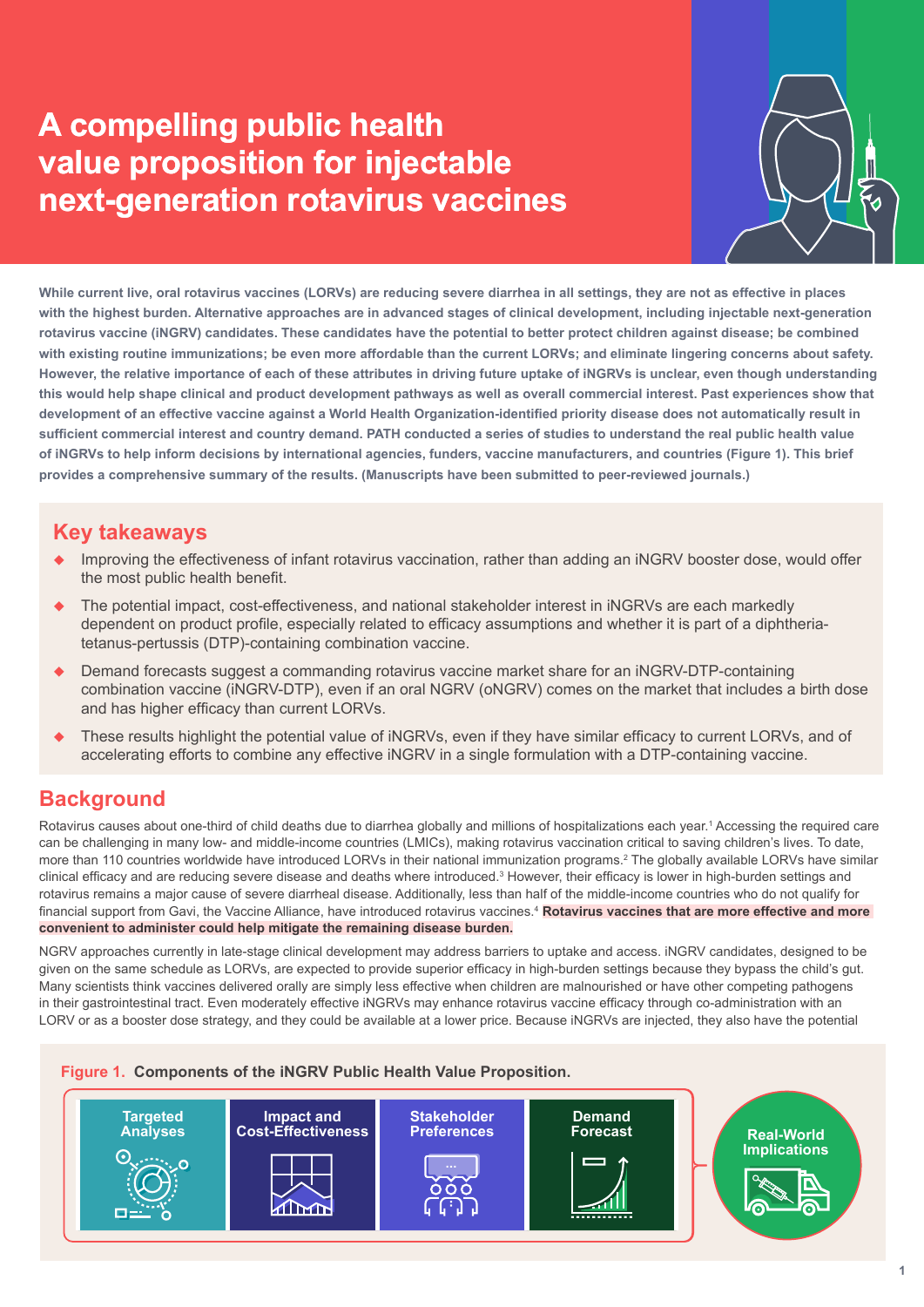to be combined with other injectable vaccines in the childhood immunization schedule, which would further reduce costs and vaccine delivery concerns. Another alternative approach is oNGRVs that include a dose administered at birth followed by two infant doses, and preliminary evidence from one such candidate still in clinical trials has shown higher efficacy than current LORVs.

Understanding which of these potential advantages—higher efficacy, lower cost, more convenient administration—are the key drivers of stakeholder decision-making can help refine target product profiles to inform vaccine design, clinical evaluation, and donor and vaccine manufacturer investments. Therefore, PATH conducted a series of studies to better understand the full public health value of iNGRVs.

### **Results**



#### *Targeted Analyses*

Two targeted analyses aimed to better define the target age group for administering iNGRVs as well as potential future combination options. Regarding target age groups for vaccination, some researchers have proposed focusing on vaccine delivery in young infants while others have suggested that an iNGRV could serve as a booster dose in children already vaccinated with LORVs. PATH conducted a literature review to explore the potential public health impact of a booster dose of iNGRV given at 9 or 12 months of age as a way to counteract the apparent waning in vaccine efficacy seen over time with LORVs in clinical trials. The analyses suggest that **at least 40 percent of the decline in vaccine efficacy calculated from randomized trials is actually due to the increasing natural immunity in the non-vaccinated group due to continued circulation of rotavirus, not diminishing vaccine protection.** Additionally, the literature shows that the vast majority of severe rotavirus disease occurs prior to 9 to 12 months

**Future analyses should focus on delivery of an iNGRV to young infants, either instead of LORVs or alongside them in a co-administration strategy. iNGRV combinations with DTP-pentavalent and DTP-hexavalent vaccines are the most promising to explore in the future.**

of age when any booster would be administered Given the marginal incremental value of a booster dose, PATH focused its value proposition efforts on understanding how an iNGRV delivered to young infants can improve protection at that very early age.

The second analysis was a market assessment conducted by the firm Linksbridge that focused on vaccine presentation options. It was designed to determine which infant vaccine, in theory, would make the most sense to physically combine with an iNGRV based on its likely market share and longevity. Linksbridge examined trends of DTP-pentavalent, DTP-hexavalent, and inactivated polio vaccine (IPV) use and predicted market shares of each through 2030. The analysis found that the proportion of LMICs giving three doses of standalone IPV in infancy is expected to decrease markedly as polio eradication nears and as hexavalent formulations of DTP containing IPV are more widely adopted. In contrast, **both pentavalent (DTP-Hib-HepB) and hexavalent (DTP-Hib-HepB-IPV) are expected to each account for a substantial market share** over that time period. Given these results, iNGRV combinations with DTP-pentavalent and DTP-hexavalent vaccines are the most promising to explore in the future.



#### *Impact and Cost-Effectiveness*

PATH conducted a modeling study to assess the potential impact and cost-effectiveness of different NGRV strategies in 137 LMICs. The study compared hypothetical iNGRVs and oNGRVs with varying levels of efficacy to several currently licensed LORVs to determine scenarios that could bring the highest value. Co-administration strategies were also explored as a way to increase efficacy in case iNGRVs alone do not show superior protection against disease compared to current LORVs. Vaccine attributes such as presentation, cost, and efficacy used in this analysis were modeled on currently available information.

The results predict that an iNGRV with higher efficacy compared to current LORVs would result in **an additional 200,000 averted rotavirus deaths over 10 years.** Additionally, vaccination programs with a standalone iNGRV would save between US\$1 to 15 billion compared to current LORV vaccination programs over 10 years, with even higher savings with an iNGRV-DTP vaccine (Figure 2).

**An iNGRV with comparable or superior efficacy to current LORVs is likely to be cost-effective in the majority of LMICs. Strikingly, a vaccine that combines iNGRV with a DTP-containing vaccine into one formulation is also likely costeffective in all LMICs and is a costsaving intervention in many.**

**Figure 2. Vaccination program savings over 10 years in 137 LMICs using iNGRV standalone or iNGRV-DTP combination instead of LORV options.**

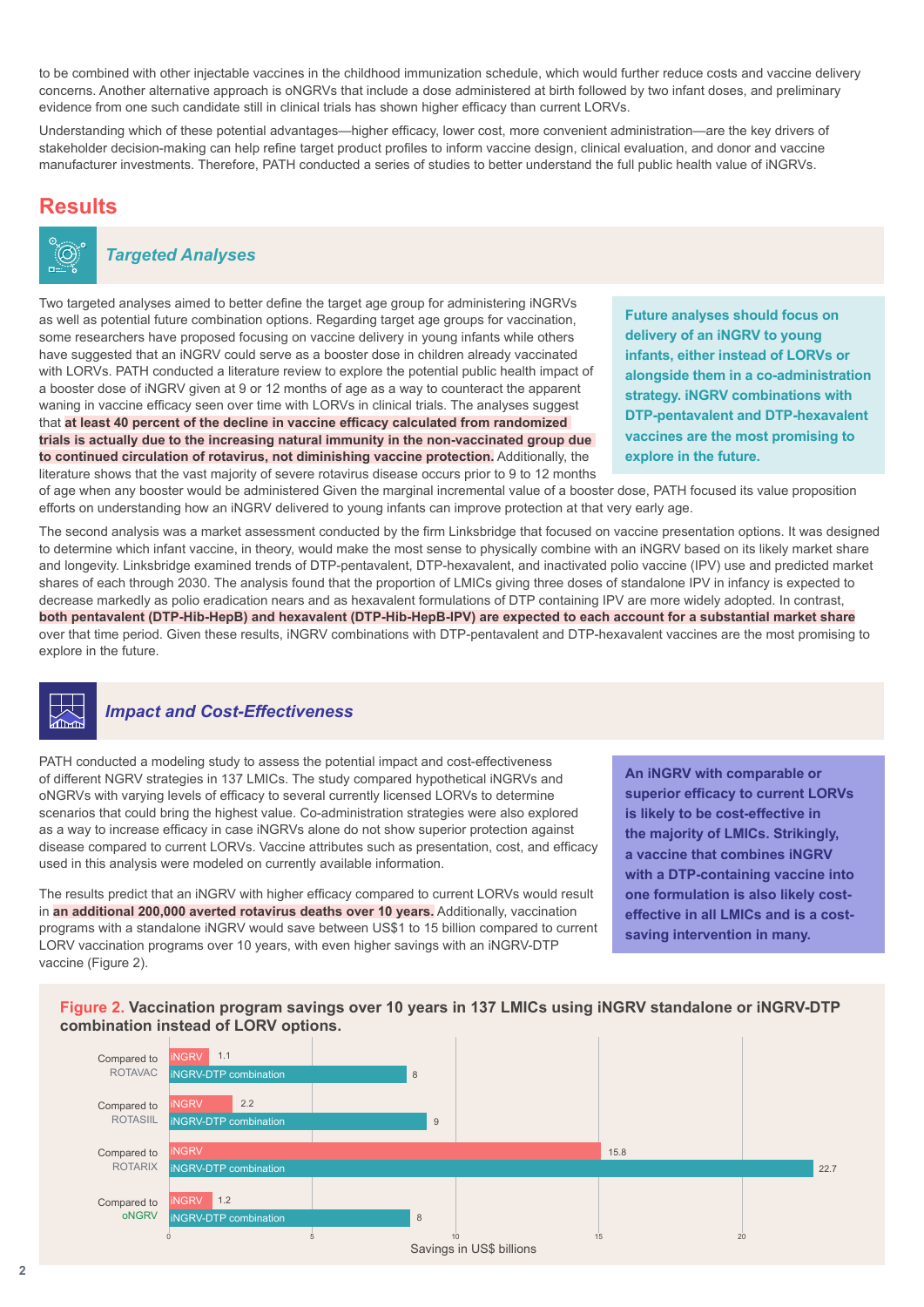Additionally, the study found that an iNGRV with comparable or superior efficacy to current LORVs is likely to be cost-effective in the majority of LMICs. Strikingly, a vaccine that combines iNGRV with a DTP-containing vaccine into one formulation is also likely cost-effective in all LMICs and is a cost-saving intervention in many. This remains true even if the iNGRV has similar efficacy to current LORVs.

# *Stakeholder Preferences*

Country-level stakeholders are the ultimate decision-makers on whether to introduce new vaccines into their country's immunization schedules. Yet, vaccine developers do not routinely take their perspectives into account when designing candidate vaccines. PATH led a feasibility and acceptability study in six countries to understand stakeholder preferences for different aspects of hypothetical NGRV products. PATH conducted interviews with **71 national stakeholders and 64 healthcare providers** who administer vaccines in **Ghana, Kenya, Malawi, Peru, Senegal, and Sri Lanka** (Figure 3), as well as interviews with **20 global stakeholders** to gather international perspectives. Through a series of comparisons, interviewees were asked to indicate their preference for different rotavirus vaccine options with varying attributes and explain the reasons for their choice.



For national stakeholders, vaccine delivery considerations were the most important preference drivers, followed by improved efficacy and lower cost. Nearly half of national stakeholders interviewed preferred a higher efficacy, standalone iNGRV over existing LORVs despite reservations about adding new injections to the vaccination schedule. There was also moderate interest among national stakeholders in co-administration of a standalone iNGRV with existing LORVs to achieve higher overall rotavirus protection, especially in countries with a high rotavirus disease burden. Most strikingly, **an iNGRV-DTP vaccine was by far the most preferred approach among national stakeholders over all oral options including a high-efficacy, neonatal oNGRV due to the ease of delivery and lower cost.** Global and national stakeholders generally had similar perspectives, however national stakeholders expressed more interest than global stakeholders in a standalone iNGRV and LORViNGRV co-administration schedules.

Healthcare providers were not given information about efficacy or price differences between the vaccine options in their interviews in order to focus on delivery concerns. Healthcare providers strongly preferred an oral vaccine over an injectable, but several noted limitations of oral administration due to babies spitting up the vaccine and concerns about complete dosing. The majority of healthcare providers had no concerns about an iNGRV-DTP combination vaccine, and even expressed enthusiasm as it would free up cold chain storage and eliminate LORV in the visit schedule.

These results demonstrate that an iNGRV may be a strongly preferred alternative to current LORVs even if its efficacy is no better, as long as it is part of a DTP-combination vaccine. A standalone iNGRV that averts more child deaths and hospitalizations and is less costly to procure may also be preferred by many. In addition, a highly effective neonatal oNGRV would be preferred over a highly effective standalone iNGRV, but not over a highly effective iNGRV-DTP vaccine.

**An iNGRV may be a strongly preferred alternative to current LORVs even if its efficacy is no better, as long as it is part of a DTP-combination vaccine. A standalone iNGRV that averts more child deaths and hospitalizations and is less costly to procure may also be preferred by many.**



Linksbridge, in collaboration with PATH, conducted a demand forecast analysis to predict the market share of iNGRVs based on different product profiles and presentations in 107 Gavi-eligible countries and non-Gavi middle-income countries five years after product launch. The model incorporated the preferences identified in PATH's feasibility and acceptability study and were extrapolated to a large group of countries. The forecast also assumed that introduction of an iNGRV in India would be dependent on a local producer. The results predict that an iNGRV-DTP vaccine with efficacy equal to current LORVs would command the largest (84 percent) market share by 2030, with demand reaching approximately 99 million courses for Gavi countries and non-Gavi middle-income countries. Demand for a high-efficacy, standalone iNGRV could reach 50 million courses by 2030 for Gavi countries plus non-Gavi middle-income countries if a high efficacy oNGRV is not also on the market. If co-administered with LORV, an iNGRV-DTP vaccine could command two-thirds of the market, with demand reaching 79 million courses in Gavi countries and non-Gavi middle-income countries by 2030. Taken together, **there is a potentially substantial demand for an iNGRV, whether efficacy is higher than current LORVs or only similar, particularly if it could be integrated with a DTP-containing combination vaccine.**